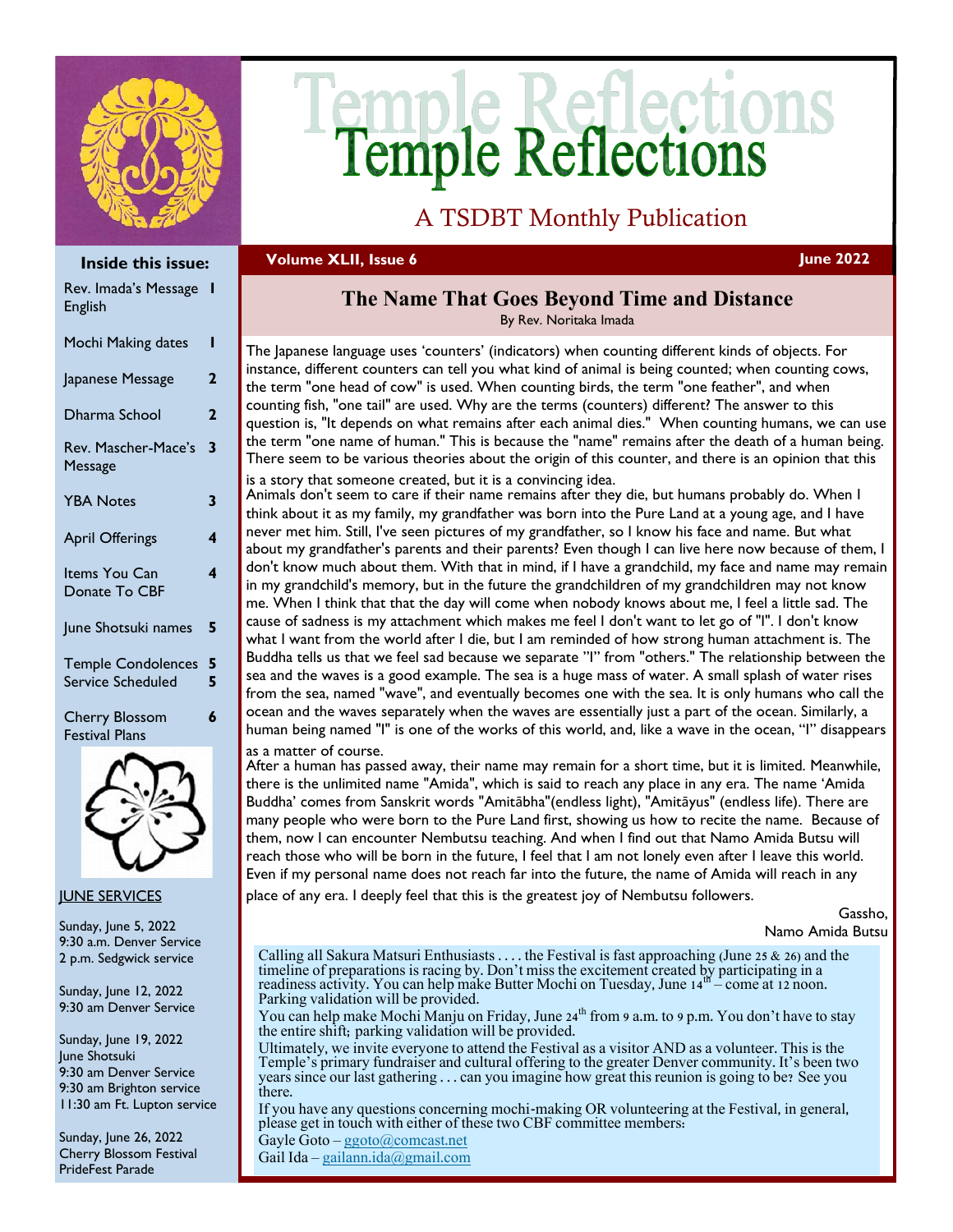最近、動物の数え方について面白い話を聞きました。牛や豚は一頭、鳥は一羽、魚は一尾、と単位がそれぞれ違うの はなぜか?という問いに対する答えが「死んだ後に何が残るかで決まる」というものでした。つまり食べられない部 分、残る部分で呼ぶという考え方です。そして、私たち「人間」の数え方はさらに興味深い答えでした。人間は一名と 数える事ができますが、これは死んだ後に名前が残るからだというのです。由来については諸説あるようで「こんなも のはどっかの誰かが勝手に作り上げた話だ」という意見もあるようですが、少し納得してしまう話でした。

動物たちは、自分が死んだ後に自分の名前が残るかどうかなど気にしてないように見えますが、人間はどうでしょう か。身近な家族で考えてみますと、私の祖父は若くしてお浄土へ往生し、私は一度も会った事はありません。それでも 祖父の写真は見た事があるので彼の顔と名前は知っています。しかしその祖父の両親や、そのまた両親については どうでしょうか。彼らのおかげで今ここに私が生きているにも関わらず、私は彼らについてよく知らないのです。そう考 えると、もし私に孫ができた時、孫の記憶には私の顔や名前が残るかもしれませんが、その先の未来では私の存在 はいつかは忘れられる事でしょう。私の命が終わった後、私の事を知っている人が0名になる日がいつか来ると考え た時、少しだけ寂しいと感じました。なぜ寂しいのか考えてみると、やはり「私」というものを手放したくない執着心が働 いている証であるように思えます。そもそも私がこの世を去った後の世界に何を求めているのかは自分でもよく分かり ませんが、人間の「我」への執着心がいかに強いかを思い知らされます。

海を見ていると、海という巨大な水の塊から小さな水しぶきが上がり、「波」と名付けられ、また海と一つになります。し かし海と波を分けて呼ぶのは人間が決めただけの事であって、本来は波は海の一部にすぎないのです。同様に「私」 と名づけられた一人の人間も、この世界の働きの一つであり、当たり前のように消えていく存在なのです。人が命を終 えた後、その名前は少しの間だけ残るかもしれませんが、限りがあります。そんな中、どんな時代のどんな場所にでも 届くといわれる「阿弥陀仏」という名前があります。阿弥陀仏という名前はアミターバ(限りない光)、アミターユス(限り ない寿命)を意味します。

仏の名前を称える事を称名と言います。「南無阿弥陀仏、南無阿弥陀仏」と称える姿を私たちに見せ、先にお浄土へ 生まれていかれた方々が沢山おられます。その人たちのおかげで私たちも今お念仏の教えに出遇っています。お念 仏を申す時、導いて下さった方々の顔が浮かぶ事があります。また、私が顔や名前を知っている人だけでなく、私が 知らない時代を生きたどこかの誰かも、お念仏と共に人生を歩まれました。そして未来に生まれる人たちに、私の名 前は届かなくても、南無阿弥陀仏は届くのだという安心感があります。人生を終えた時、阿弥陀仏に全てお任せして 安心してお浄土へ生まれさせていただく事が念仏者としてのよろこびだと深く感じます。

## 光雲無碍如虚空 一切の有碍にさはりなし 光沢かぶらぬものぞなき 難思議を帰命せよ

南無阿弥陀仏 合掌

## **Dharma School Update**

by Stevie Lo, Dharma School Co-Superintendent

We have finally wrapped up another COVID Dharma School year! We ended the year with a hybrid learning format, half of our families remained online and the other half in person. It has been tricky to navigate this hybrid learning experience, but with a little teamwork we made it! Thank you to the Temple ministers, staff and board for teaching us, listening to our concerns, and giving us a space to come back to. Thank you to our Dharma School families for your flexibility and willingness to come back week after week. If we have learned anything the past couple of years, it is that kids are resilient and can withstand change better than most adults. But mostly we want to give a huge shout-out to all our Dharma School teachers, who have selflessly shared their time and efforts with our Dharma School students. They have been extremely flexible and generous throughout the year.

We hope to see everyone at the Cherry Blossom Festival where our preschool class and Dharma School girls will be performing. Since there will be no indoor dining at the festival, the Dharma School is not assigned to serve tea and bus tables, but we hope you are still willing to volunteer elsewhere during the festival. Please reach out to the festival committee to get signed up.

As times are ever changing, we do not know exactly what the 2022-23 Dharma School year will look like, but we look forward to seeing all our families return in the Fall. If you have any questions or you would like to be added to the Dharma School mailing list to stay up-to-date on the upcoming year, please email [dbtdharmaschool@gmail.com.](mailto:dbtdharmaschool@gmail.com) Also, please contact us if you are interested in being a Dharma School teacher or have new ideas to help improve the Dharma School experience for our kiddos. We hope you have a wonderful summer!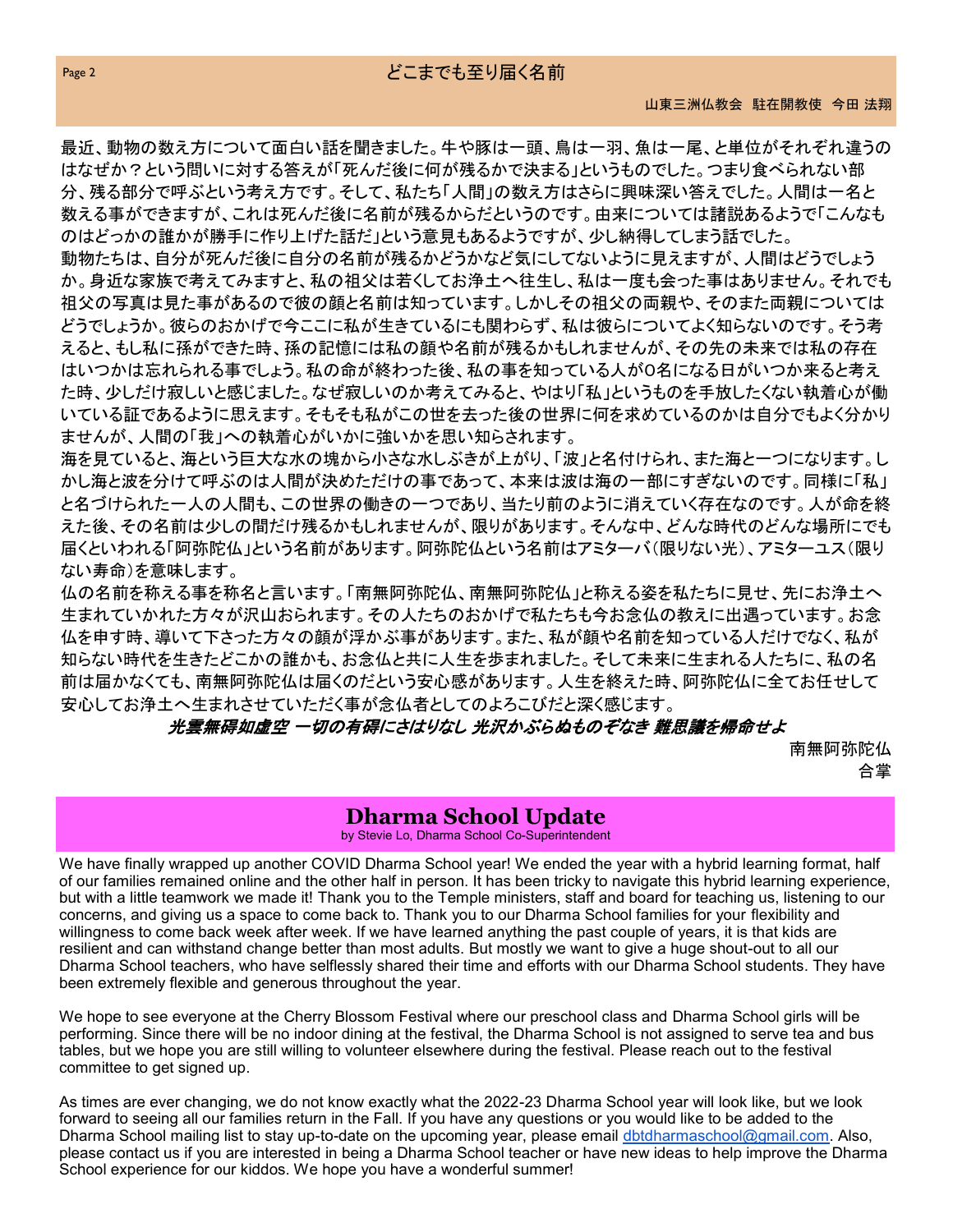大仏の鼻で鳴也雀の子

*The stray cat makes Buddha's lap a pillow* -Kobayashi Issa (1763-1828)

After two long years being apart, we have completed our first partial Dharma School year since 2019. This is the first time we have felt the warm weather and prepared for all of the big events for the summer here with all of the Tri-State Temples since last decade. It has been such a crazy long time when

## you think of it that way.

So many people are busy already preparing for graduations, Memorial Day Services, Pilgrimages to Amache, Cherry Blossom Festival, the LGBT Pride Parade and before we know it, we will all be practicing for O-Bon. The individual efforts that are put into each of these events end with a collective effort that brings together not only the TS/DBT community, but the rest of Denver in many cases, planting the Temple even for a day as the center of the city. It takes so much work for each of these events that there is no way to adequately say thank you for all the labor, love and passion that goes into each and every event. The unseen details and hours in the end are what make the temple and the

community continue to exist each day. This all sounds quite stressful though, no? When considering how to write about all the amazing events coming up, I was standing at my kitchen sink filling my glass with water and out the window spied the small gray rabbit that is often in the yard between my home and my neighbors. This rabbit is not physically anything special, it's just another rabbit like so many in the suburbs of Denver. However, the behavior of this particular rabbit is something that has caught my eye over the last few weeks as the days have started to warm up to near summer temperatures. This rabbit will lay on its side, eating the grass next to it, with its legs spread out. It is the singular most relaxed bunny I have ever seen. Sometimes I have seen it not eating, but just laying out there, in a most relaxed pose, and looking up to the sky. In that moment I have to think this rabbit is just enjoying the warmth of the light, and the joy of taking in a breath in fresh grass.

While engaging in all of the activities this summer, take a moment to sit back and take in everything around you. Look up to the sky and feel the sun on your face. Slow down and enjoy the moment. Issa's poem evokes this feeling, the vision of a sunny day and a stray cat laying in the lap of a statue of Amida Buddha. The cat feels completely at home, in the sun relaxing, and knowing that it is safe in the lap of the Buddha. We, too, are this cat and we, too, can relax in the warm and comforting embrace of the Buddha, looking to the sky and allowing the Nembutsu of gratitude to slip from our lips. As we are always embraced in the infinite compassion and wisdom of the Buddha it is always the right time, even when working so hard over the summer to remember and know that we are safe, wanted, and

sharing together in the fellowship that Sangha brings. Be the Bunny, Be the Cat, Be the happy Buddhist, and enjoy this

amazing summer that is before us, lets make it the best ever! In Gassho,

# **TSDBT YBA; News of the Past AND Glimpses of the Coming**

The YBA has had a wonderful Dharma School year, and we were so glad to be able to return to in-person Sunday services and YBA class. During this school year, we started out on Zoom with our weekly class meetings where we were able to socialize and get to know each other. Reverend Mascher-Mace joined many of our classes and taught us a bit more about the origins of Jodo-Shinshu Buddhism. We also were so glad that we were able to do Mochitsuki in December this year! Advisors Craig and Sarah learned all the ins and outs of this large fundraising event, and the students enjoyed spending a long day perfecting their mochi-making technique. Sadly, due to the snowstorm on New Years Eve, we were unable to make soba for the service, but we were happy to have been able to plan for the event and know we are ready for next year!

During the Spring, we continued our Buddhist education and discussions in Dharma class. We also volunteered with Benefits in Action to pack food boxes to be distributed to families around Denver. Our most recent event was our Keirokai luncheon, where we hosted our Sangha elders and spent a lovely day connecting with each other and seeing more familiar faces at the temple. Finally, we sent off our graduating seniors with a special lunch before they completed their scholarship interviews. We are so happy to celebrate our graduating seniors, and though we will miss seeing them every week in YBA, we are excited to cheer them on as they take on their next adventures.

Congratulations to our YBA 2022 graduates:

Zoe Banks Nicholas Tanaka Ally Tanigawa Serenity Thompson

And congratulations to any other seniors who have graduated this year!

Looking forward, YBA hopes to have a few social gatherings over the Summer. We will be getting together on June 25th and 26th for Sakura Matsuri, and are really excited that the temple will be putting on this event again after 2 years of being unable to do so. We hope to sell spam musubi and to volunteer as needed to make the event a success. We invite you all to come down to the temple for the festival and hope to see you there! We are also beginning to talk about and plan for Sunshine Trip, and hope to restart that wonderful tradition with our group over the Summer of 2023!

We are so grateful as always to be a part of such a wonderful and resilient Temple community, and we are eager to see what our group does in the coming Dharma School year. Happy Summer to all, and thank you for your support in all that we do!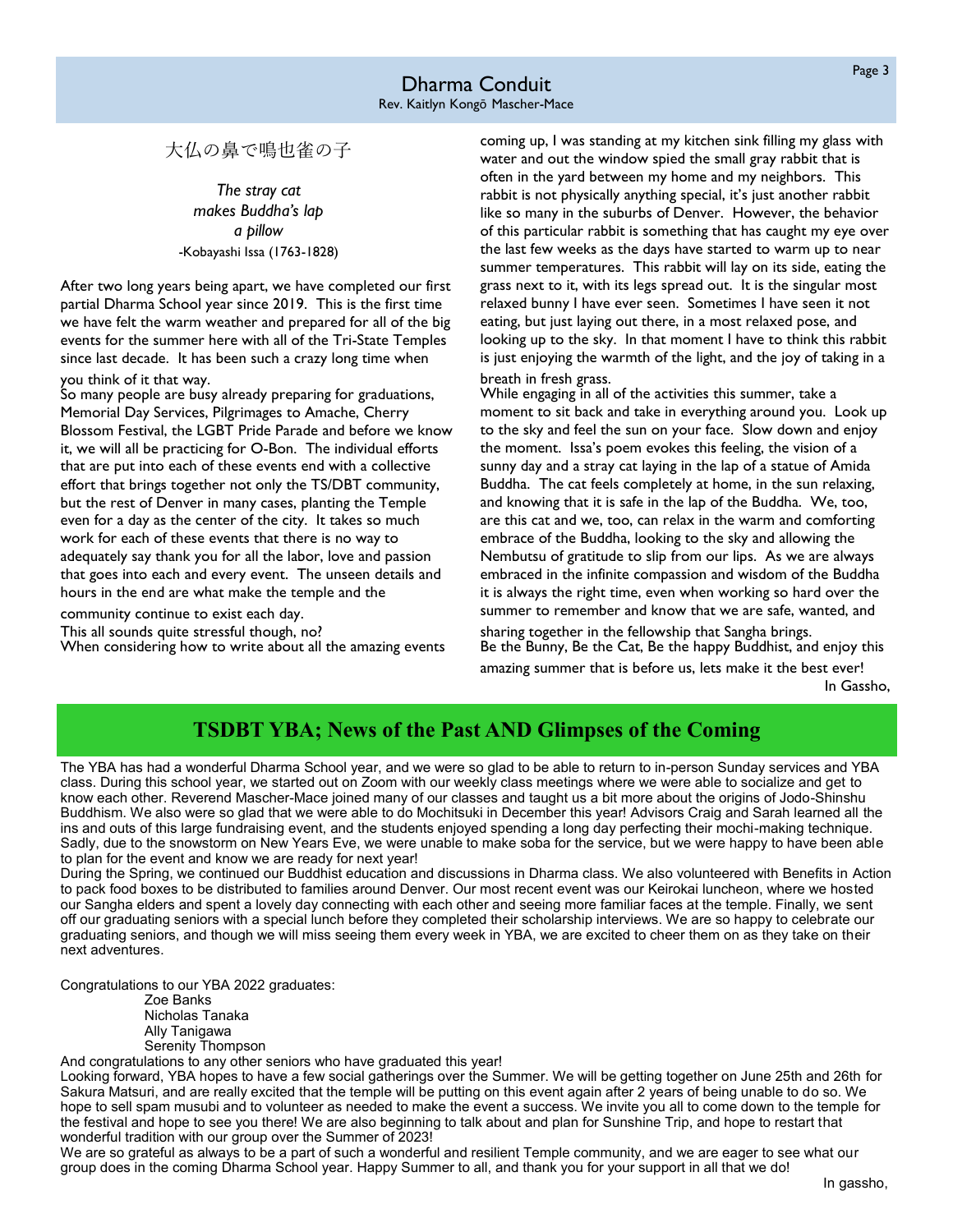## *Tri-State/Denver Buddhist Temples gratefully acknowledges Donations and offerings received from April 1, 2022– April 30, 2022*

|  | Hanamatsuri service |
|--|---------------------|
|  |                     |

anonymous Brighton Buddhist Sangha Elsa Burchinow Audrey Charness Michiko Chikuma DBT Aikido Dojo DBT Judo Dojo Denver Taiko Earl & Deborah Fukuhara Mabel Googins Kirk Horiuchi Kenzo & Shirley Horiuchi Rich & DJ Ida Gail & Robert Ida Kenichi & Amy Inouye Kenso Kagiyama Beulah & Tsutomu Kagiyama Kent & Jane Kano Joyce Nakata Kim Yuji & Aiko Kimura and family Junko & Manabu Kimura Cynthia Kiyotake Stevie & Justin Lo Frank Miyazawa Phil & Lil Miyazawa Cal & Donna Noguchi Stacey Umemoto Ospina Charles & Teri Ozaki Kay Takahashi Sayoko Takata Debby Tanigawa Hisae Taniwaki Shirley & Rod Tsuchimoto unknown Louise Yamaguchi Richard & Michiko Yoshida

**In memory of Jayne Yoshimura – 1 st yr** Mabel Googins Diana Weldon

### **In memory of Sam Sasaki – 25th yr**

Families of Sam Sasaki Don & Amy Tokunaga and family

## **Donation**

Clarynne & Nick Blanchard PayPal Giving Fund Jean M. Urano anonymous BCA Dana Share program; Gloria Koshio

## **Marshall Fire Victims fund**

Ogden Buddhist Church Richard & Michiko Yoshida

## **2022 CBF monetary donations**

Earl Fukuhara family Sue Murahata Alice Mizuno Gloria Koshio Jean Marie Urano Teresa & Michael Shibao Art Koyano

## **April Shotsuki donors** ..................................................... **in memory of** Yuriko Shimoda ....................................................................... Amy Shimamoto Phil & Lil Miyazawa ................................................................. Betty Yanari Lili Fukui Seidman ................................................................... Eijiro Charles Takahashi Alice Mizuno ............................................................................ Fumiko Mamiya Gwen&Steve Kawashima and family .................................. Grace Kiyotake, Hatsuko Yanaru Elaine & Ted Tsumura ........................................................... Harry & Betty Yanari Reiko Urano ............................................................................. Henry Urano Mabel Googins ......................................................................... Jody Lyn Yamasaki, Jayne Yoshimura Charles & Teri Ozaki ............................................................ M.Joe Ozaki, Martha Ozaki Cox Henry Kusumi ......................................................................... Keiji Kusumi Kathleen Yamada .................................................................... Keiji Kusumi Richard & Michiko Yoshida .................................................. K.Roy Kagiyama, K.Roy Yoshida Frank Miyazawa ....................................................................... May Miyazawa Ida Sasaki ................................................................................... Misayo & James Fukuhara Family of James Fukuhara ..................................................... James & Misayo Fukuhara Joe & Jill Ozaki ......................................................................... Motoichi J. Ozaki, Martha Ozaki cox Family of Tosh&Mary Tawara ............................................. Stephanie Tawara, Yosh Akiyama Lili Fukui Seidman ................................................................... Tetsuo Fukui Jan&Ron Marshall and family ............................................... Todd Fujimoto Lenard Nobuta ........................................................................ Toyo Nobuta, Yoneko Nobuta Sumi Akiyama .......................................................................... Yosh Akiyama, Stephanie Tawara, ...................................................................................................... Yo Miyoshi James & Jeanne Matsuda ....................................................... Yoshio Akiyama Sue Yoshimura ........................................................................ Youko Yamasaki

| in memory of    |
|-----------------|
| Kiyoko Kobaya   |
| Shuji Kinoshita |

We are excited to plan the Cherry Blossom Festival this year. We hope you can help out by making contributions from our list to help offset the Cherry Blossom Festival expenses. Items that are not used during the festival are put to use throughout the year at the Temple for various events including Dharma School, Turkey Bingo, Hanamatsuri, and other events. There will be a table in the auditorium marked for your donations. Thank you for your continued support!

Please submit cash donations to the Temple office in an envelope marked "Cherry Blossom Donation" and let us know which items you'd like us to purchase.

# **In-kind Donation List**

Soda Pop - Coke, Pepsi and 7-Up (no diet pop) SPAM, original flavor Green Tea Bags **Coffee** Hashi (chopsticks) wooden disposable 6" paper plates Dinner size napkins (nothing fancy) Cocktail napkins Laundry detergent (not high efficiency) Dish soap White vinegar

Thank you for your generosity and support! -the Cherry Blossom Committee

<u>m memory of</u> Ciyoko Kobayashi

## **Donor** ....................................................................................... **for reason/in memory of**

 $2<sup>nd</sup>$  Otr disbursements funeral: Alice Kimura 7-day & 49-day hoji; Alice Kimura HoOnko service March Shotsuki; Kenny Takahashi qtrly disbursement Spring Ohigan service Kumiko Yoshihara – 17<sup>th</sup> yr Mother's Memorial Sogo Nakano – 50<sup>th</sup> yr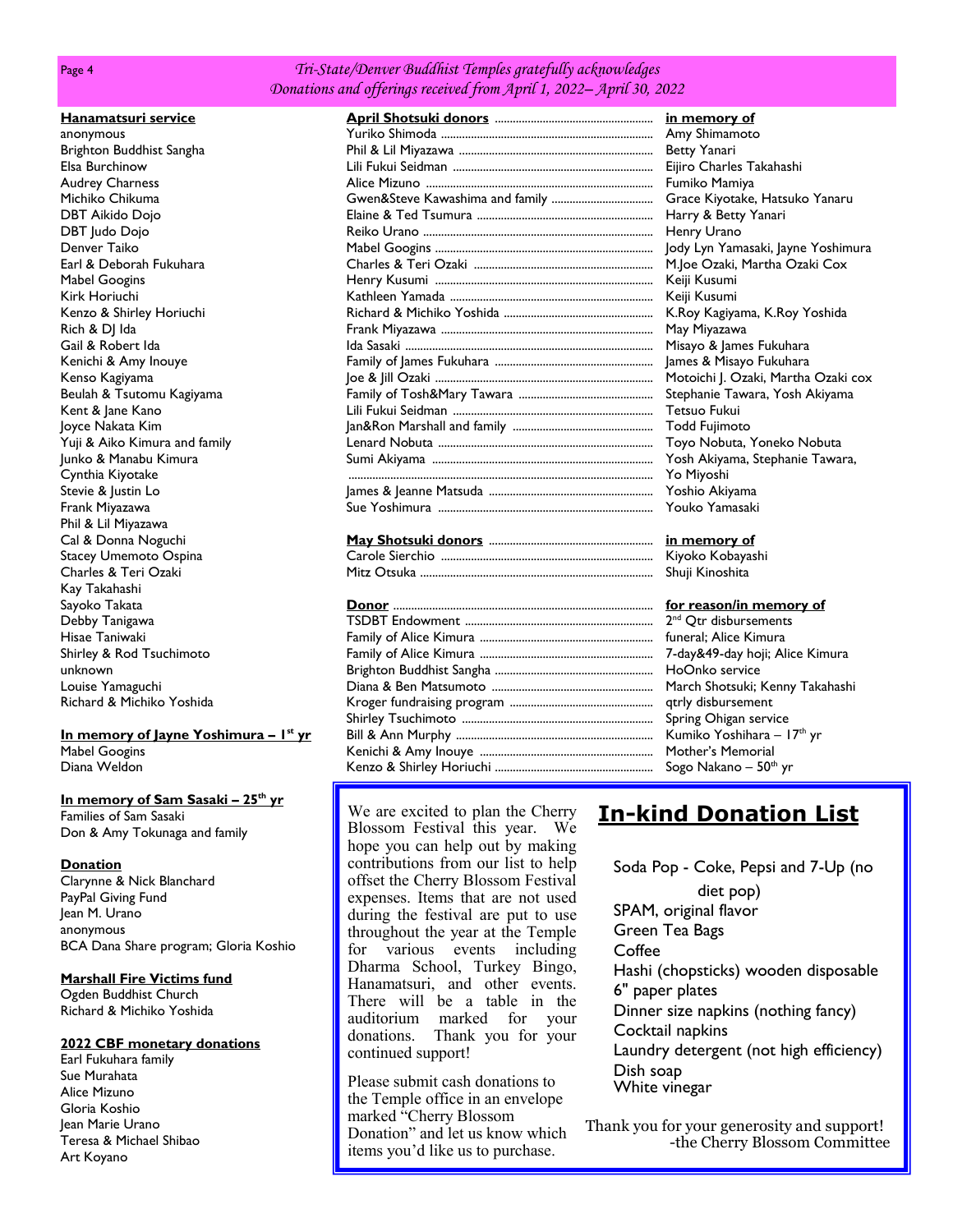# June Shotsuki Names

## *(Sangha members who have passed away in the month of June)*

Hiroshi Horace Aigaki Glenn Akahoshi Mitsuko Mary Akahoshi Yoshio Akizuki Fred Aoki Kenji Blanchard Satsuki Willie Chikuma Ladda Chittivej Fred C. Devault Terumi Viola Doizaki Sumi Enomoto Masao Eshima Nobujiro Eshima Fumiye Mary Fujii Seikichi Fujinami Komasaku Fujita Henry Masahiko Fukino Tami Fukui Mae Satsuki Funakoshi Fuji Funayama Douglas Haruo Furukawa Jack Yoshiharu Furukawa Keegan Fushimi Daniel Kiyoshi Hara Yoshisaburo Hashimoto Hana Hayashi Kinuko Hiraoka Tomono Hirazawa Sawaye Hirokawa Shizue Honda Sadao Hora Kazuko Hori Shigeru Horiuchi Masakuni Iguchi Mojiro Iida Hiroshi Imada Harley Motoyoshi Inouye Tetsuzo Iriye Eddie Ito Takeshi Kagiyama Teya Kagohara Thomas Shuichi Kajiwara Takeo Kasa Ichiji Kawamata Hisashi Kinoshita Minoru Kinoshita Take Kinoshita Masa Kishimoto Hara Ayako Kishiyama Hikosaku Kishiyama Sekihei Kiyonaga Mildred Fujiye Kiyotake Robert S. Kiyotake Matsu Kobayashi Setsuji Kobayashi Shige Komatsu Mitsu Kondo Gladys S. Yuki Konishi Eva Lynne Shimoda Konz Kenzo Kuga Naka Kurachi Shikakichi Kurachi John Shiro Kushihashi Toshi Matsubara Toshiake Matsuda Tatsusaburo Matsumonji Mitsuko Matsumoto

Eiji Matsuno Nora Matsushima Takashi Matsushima Yukino Mayeda Daisuke Migaki Tsuneichi Mikawa Hiroko Miyake Sueko Miyako Otosaku Miyamoto Jean Harumi Miyazawa Kiyoka Miyazawa Donald Shigeru Miyoshi Mutsuko Mizukami Minosuke Momoi Henry Hayato Morimitsu Chiyo Morishige Chiyoko Cherry Motosaka Toshiko Murakami Tsugiko Murata Natsuko Muroya Noboru Muroya Uki Mary Muroya Shizuka Nagata Ayano Nakagawa Julia Yoshiko Nakamoto Rose Hisako Nakamura Sue Tsugiko Nakamura Shizuyo Nakaoki Seiichi Namba Makoto Hugh Nishimoto Toshi Nitta Taki Noda Matsutaro Noriyuki Kosaburo Ogata Morio Ogata Hisashi Bob Ogawa Shigeo Ohtsu Joe Kazuma Okamoto Manzo Okamoto Nellie Natsue Okamoto Shiogo Okamura Sandra Yoshiko Omoto Tazo Otsuji William Mori Oyama Edward Tetsuro Ozaki Yone Ozamoto Torakichi Saito Masato Sakaguchi Ryosuke Ray Sakaguchi Mitzi Misao Sakurai Hannah Sameshima Isa Sameshima Tamiya Sasamoto Mitsuko Sato Rose Shibao Tom Isamu Shibao Kiyoko Shima Shigeo Shimamoto Edward Tatsuo Shimoda Kane Shimono Sumi Shin Hanzo Shinn Ito Shinn Chiyoko Shino Rikio Shishido Noboru Sogi Yuriko Steenbarger-Tamai

Hichiro Sugihara Kiyoto Sugiura Henry Makio Suzuki Taeko Tagawa Edward Tetsuro Tajiri Hideko Takahashi Ippachi Takahashi Kimiye Takaki James Hajime Takemoto Sumiji Tamaki Julie Ann Tanaka George Tani, III Matsuichi Taoka Minoru Taoka Edward Tashiro Shina Teraji Teikichi Terakado Fujiye Tobo Hyosaku Tomita Momoyo Tsuchimoto Nobuzane S. Tsumura Mutsuyo Tsunoda Isajiro Uyeno Goro Ray Yago Hichi Yamachika Kaoyo Yamada Sentaro Yamada Bill Tadashi Yamaguchi Donald Shin Yamakishi Natsue Lillie Yamakishi Gennosuke Yamamoto Ronald Yasuo Yamamoto Noboru Henry Yamashita Nancy Kiyoko Yokomizo Gerald Yoneda Isayo Yoshida Kiichi Ben Yoshida Kohei Yoshida Louis Togo Yoshida Yoshie Yoshida Nao Yoshihara Mura Yoshimura Jiroku Yunoki

## *Shotsuki Monthly Memorial Service*

June 19, 2022 The Shotsuki Service is a general memorial service held on a monthly basis for members and friends of the temple who have passed away during the month of service. Although there are major memorial (hoji) services set at specific time intervals such as 49<sup>th</sup> Day, 1<sup>st</sup> Year, 3<sup>rd</sup> Year, 7th, 13th, 17th, 25th, 33rd and 50th years, the temple provides families with monthly memorial Shotsuki services held in conjunction with regularly scheduled Sunday services, so family members will have the opportunity to pay respect and gratitude to loves ones who have passed away in that particular month. Donation by affected family members is appreciated: \$50/ observance. In Gassho

*TriState/Denver Buddhist Temples' membership offers condolences to the family and friends of:*

> *Regina Hiroko Matsuno 1955 –April 18, 2022*

# *In loving memory of Judy Natsuko Okamoto*

*A funeral service will be held on Saturday, July 23, 2022 at 1:00 p.m. Tri-State/Denver Buddhist Temple 1947 Lawrence St. Denver, CO 80202*